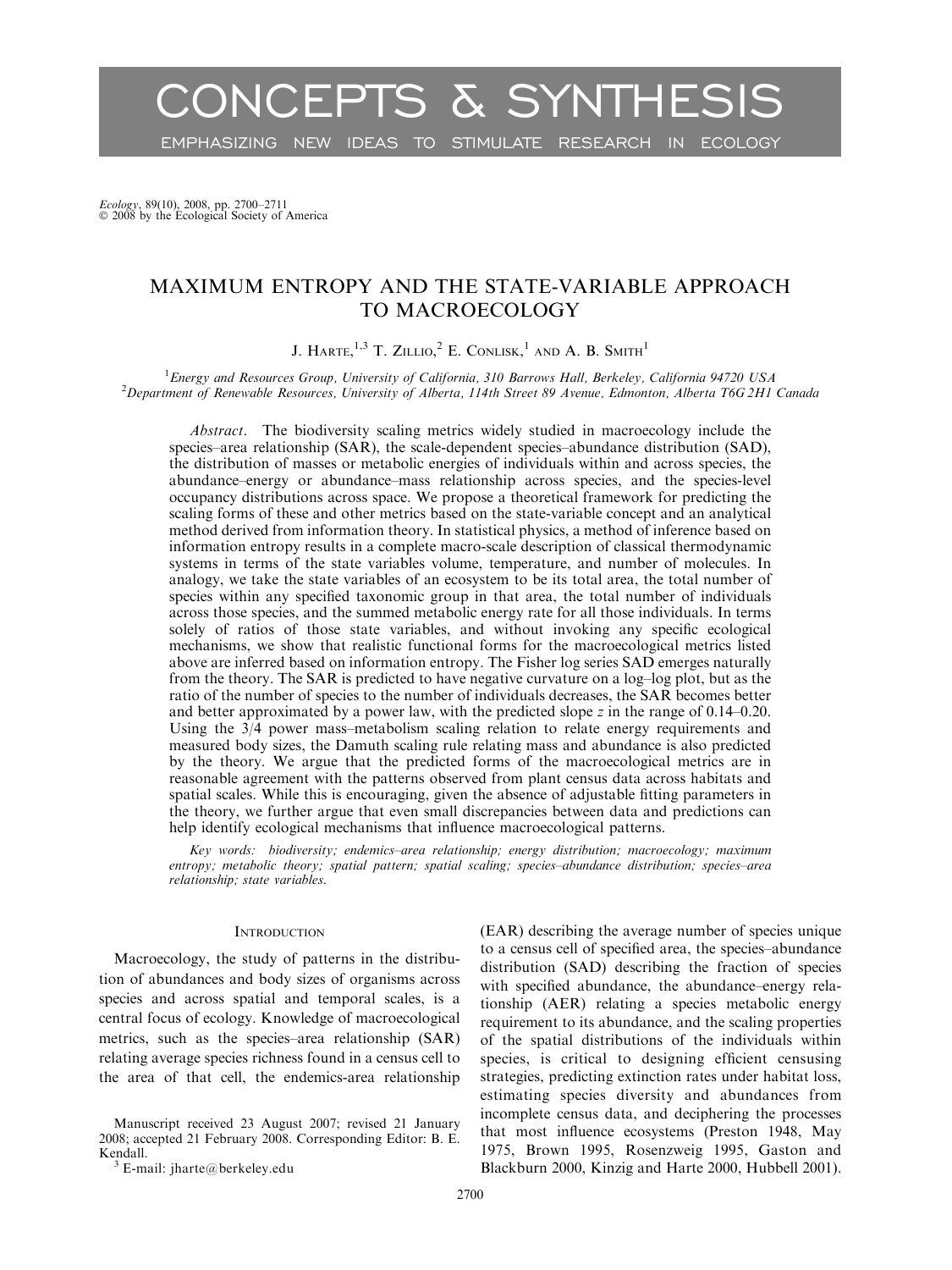Both statistical and mechanistic models have been used to try to understand and predict the form of macroecological metrics. Various statistical models have been suggested to describe subsets of the metrics listed above, with the focus generally on the clustering properties of occurrences of individuals at multiple spatial scales. The Coleman (1981) random-placement model (RPM) assumes individuals within species are placed randomly on a landscape, yielding a binomial distribution for occurrences at any scale. The spatial distributions of individuals within species generally exhibit more aggregation than predicted by the RPM (Kunin 1998, Gaston and Blackburn 2000, He and Gaston 2000, Plotkin et al. 2000, He and Legendre 2002, Green et al. 2003, Harte et al. 2005). Models of spatial distribution that incorporate aggregation have also been explored, including a negative binomial distribution (NBD) model (He and Gaston 2000), a fractal model (Kunin 1998), a Poisson cluster model (Plotkin et al. 2000), and the HEAP model (Harte et al. 2005). None of these models of the spatial structure of occurrences provide a comprehensive framework for macroecological synthesis because to predict community metrics such as the SAR, they need to be augmented with empirical knowledge of the SAD. Moreover, the ad hoc nature of the statistical assumptions that underlie these models is unsatisfying, thus motivating interest in other approaches.

Spatially explicit models that assume knowledge of some subset of processes, usually drawn from birth, death, dispersal, speciation, migration, extinction, and abiotic niche differentiation, have been advanced to attempt to predict and understand the origins of patterns in the abundance and distribution of species across space and time (see reviews by Hubbell 2001, Chave 2004, Leibold et al. 2004). Based on specific mechanistic assumptions, numerous parameterized macroecological models have been proposed for predicting the functional forms of subsets of the macroecological metrics (Sugihara 1980, Hubbell 2001). While considerable attention is given to whether one or another function that is derived from a mechanistic model best fits empirical abundance distributions or species–area curves, there has been less attention to the goal of developing a unifying framework that can adequately, and possibly without arbitrarily fitted parameters, describe the central tendencies observed for the entire range of macroecological metrics of interest, across taxa, habitats, and spatial scales.

The approach proposed here for achieving that goal builds on the concept of state variables. These are properties of a system that comprise the conditions whose specification is necessary to implement theory, but whose determination lies outside the theory. Thermodynamics provides an analogy. If the thermodynamic system is a container filled with  $\eta$  moles of a gas species, the state variables can be taken to be the volume of the container, the temperature of the gas, and the number of moles, and from them statistical properties, such as the Boltzmann energy distribution, and the thermodynamic properties of the system, such as the law  $PV = \eta RT$  can be derived in terms of R, the fundamental gas constant. In the Gibbs-Jaynes formulation of thermodynamics, the machinery needed to make these derivations is the maximum entropy method (MaxEnt), which we also exploit here.

The basic idea of MaxEnt, due to Jaynes (1957, 1965, 1979, 1982) and building on the work of Shannon (1948), is that information entropy provides a logical basis for inferring the forms of probability distributions. To understand how the concept of entropy, a measure of disorder, applies to information, we consider the concept of ''least biased'' in the context of a probability distribution. Suppose we seek to infer the shape of a probability distribution  $p(n)$ , and that all of our knowledge about this distribution is that it satisfies a set of constraints that arise from our prior information about the system. Then the least-biased inference of the shape of the distribution is that which is as smooth and flat as possible subject to the known constraints. Any other distribution would be assuming information that is not captured by the prior knowledge embodied in the constraints; any other distribution would contain structures such as peaks and dips that implied additional constraints that we cannot claim to know.

This prior information might take the form of explicit knowledge of the mean, or the variance, or some combination of moments of  $p(n)$ . In ecology,  $p(n)$  might, for example, be the probability that a species has  $n$  of its individuals in a 1 hectare census-plot randomly chosen within a 100-ha preserve. A constraint on this probability distribution might then be that the mean of the distribution is 0.01 times the known total abundance of the species in the preserve.

Two questions then arise: what is the rigorous mathematical definition of a function that, within its constraints, is ''as smooth and flat as possible'' and what is the procedure for finding that function? In an intuitive sense, those peaks and dips referred to above reduce the entropy of the distribution in that such mathematical structures represent a form of order. Thus Shannon and Jaynes were led to look to entropy for a more rigorous way of quantifying the notion of ''least biased.'' It was formally proven (Jaynes 1957) that the shape of the least biased distribution can be inferred by maximizing information entropy,  $S_{I} = -\sum_{n} p(n) \log[p(n)]$ , subject to the known constraints. Moreover, Jaynes proved that  $S_I$ was the unique function possessing the necessary properties of an entropy measure whose constrained maximum generated the least biased inference. The mathematical procedure used to find the function that yields the constrained maximum of information entropy is the method of Lagrange multipliers (see Appendix A). The MaxEnt method has been applied to many areas of science (Lorenz 2003, Dewar 2005, Elith et al. 2006, Phillips et al. 2006, Schneidman et al. 2006, Shipley et al. 2006, Laurent and Cai 2007).

We emphasize that making predictions using MaxEnt is an application of mathematical logic. It is a rigorously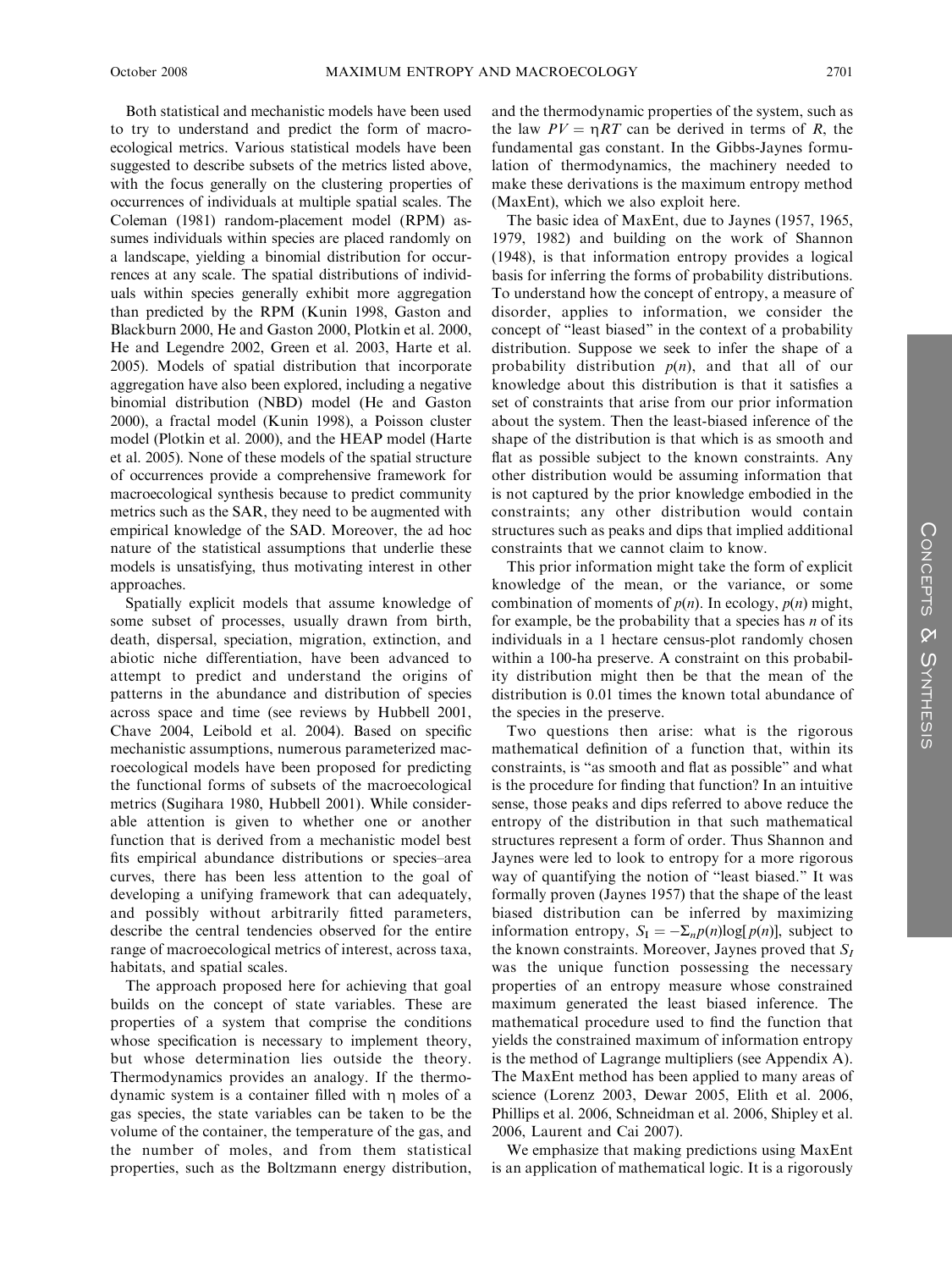proven mathematical procedure for inferring the most likely probability distribution, if our knowledge about that distribution can be incorporated as a set of constraints on the distribution. Physical or biological processes are incorporated in the MaxEnt procedure to the extent that the constraints arise from physical or biological principles or phenomena. Can MaxEnt fail to make accurate predictions? Yes, because we either may be assuming incorrect constraints or we may be ignoring other constraints. If the constraints are correctly, but possibly incompletely described, then the MaxEnt procedure provides a way of determining when additional information, for example about some dominant processes leading to additional constraints, needs to be imposed if we are to make accurate predictions. We give an example of that in Discussion.

Application of the MaxEnt concept to any complex system requires a decision as to the fundamental entities (molecules in the thermodynamic example) and specification of a set of state variables. In the theory presented here, we will derive probability distributions defined on two kinds of entities, ''individuals'' and ''species,'' but we do not need to narrowly define either. Thus we take the ''species'' to mean any well-defined set of groups of "individuals." The groups could be the taxonomic species (as will be assumed here), but they might also be genera, or even trait groups. And ''individuals'' can be defined in the usual sense of individuals in community ecology (as will be assumed here), but other choices can be readily accommodated. The only criteria for choosing the entities in a MaxEnt application is that they are unambiguously defined in a manner that allows specification of the numerical values of the state variables and thus the constraints on the probability distributions. In our application of MaxEnt, we shall see that the constraints arise from knowledge of the ratios of four state variables (area, species richness, total number of individuals, and total metabolic rate).

The theory we present here is "null" in the sense that, like the RPM (Coleman 1981), it makes falsifiable predictions and assumes no explicit mechanisms. Compared to the RPM, our theory predicts a much wider range of phenomena, including not just the spatial distributions of the individuals within each species, but also the SAD, the SAR, the EAR, and the AER. As with any null model or theory, its value derives in part from the nature of its failures. Systematic discrepancies between data and prediction can point the way to identification of important mechanisms that should not be ignored. Indeed, we present this theory with the expectation that further tests, with a wider range of taxa, habitats and spatial scales, will assist in identifying mechanisms that are essential to the understanding of macroecology.

# FORMULATION OF THE THEORY

Here we define the state variables, the macroecological probability distributions, and the constraints on those distributions that are then used, in the MaxEnt framework, to derive predictions for the major metrics of macroecology.

Consider an ecosystem of area  $A_0$  and within it a group of organisms such as the trees on a 50-ha plot. We assume prior specification of four state variables: total area,  $A_0$ , of the ecosystem; total number of individual trees,  $N_0$ , within  $A_0$ ; summed metabolic energy rate of all the trees,  $E_0$ , within  $A_0$ ; and total number of tree species,  $S_0$ , within  $A_0$ . We show that these four parameters  $(A_0, A_1)$  $N_0$ ,  $E_0$ , and  $S_0$ ), coupled with the MaxEnt method, are sufficient to allow us to infer numerous macroecological metrics, including the species–abundance distribution  $\Phi(n)$  describing the fraction of species with *n* individuals, the energy consumption probability density  $\psi(\varepsilon)$  describing the fraction of the  $N_0$  individuals with energy demand between  $\varepsilon$  and  $\varepsilon + d\varepsilon$ , the energy–abundance relationship describing the relationship between the abundance of a species and the average energy requirement of the individuals within that species, the species–area relationship  $S(A)$  describing the average number of species in cells of area A within  $A_0$ , the endemics–area relationship  $E(A)$  describing the average number of species unique to a cell of area A, and the species-level spatial abundance distributions  $P_A^{(j)}(n)$ defined as the probability of finding  $n$  individuals of species  $j$  in a randomly selected habitat cell of area  $A$ within  $A_0$ .

To accomplish this, we apply MaxEnt to two probability distributions from which all the macroecological metrics listed above can be derived. The first is a joint probability density,  $R(n, \varepsilon)$ , over the  $S_0$  species in  $A_0$ .  $R(n, \varepsilon)d\varepsilon$  is the probability that if a species is picked at random from the species list in  $A_0$ , then it has abundance  $n$  and if an individual is picked at random from that species, then its metabolic requirement is in the interval  $\varepsilon$ ,  $\varepsilon$  + d $\varepsilon$ . R satisfies the following constraints:

$$
\sum_{n=1}^{N_0} \int_0^{E_0} R(n, \varepsilon) d\varepsilon = 1
$$
 (1a)

$$
\sum_{n=1}^{N_0} \int_0^{E_0} nR(n, \varepsilon) d\varepsilon = \frac{N_0}{S_0}
$$
 (1b)

$$
\sum_{n=1}^{N_0} \int_0^{E_0} n \varepsilon R(n, \varepsilon) d\varepsilon = \frac{E_0}{S_0}.
$$
 (1c)

The first equation is a normalization condition, the second expresses the constraint on the average number of individuals per species, and the third expresses the constraint on the average total energy requirement of all the individuals within a species. We note that  $R$  is a function of two variables, consistent with there being two independent ratios of the three assumed state variables  $N_0$ ,  $S_0$ ,  $E_0$ , and thus two independent mean values that constrain *. The upper limits of the integrals* over  $\varepsilon$  and the sums over *n* are simply the maximum possible energy available to an individual and the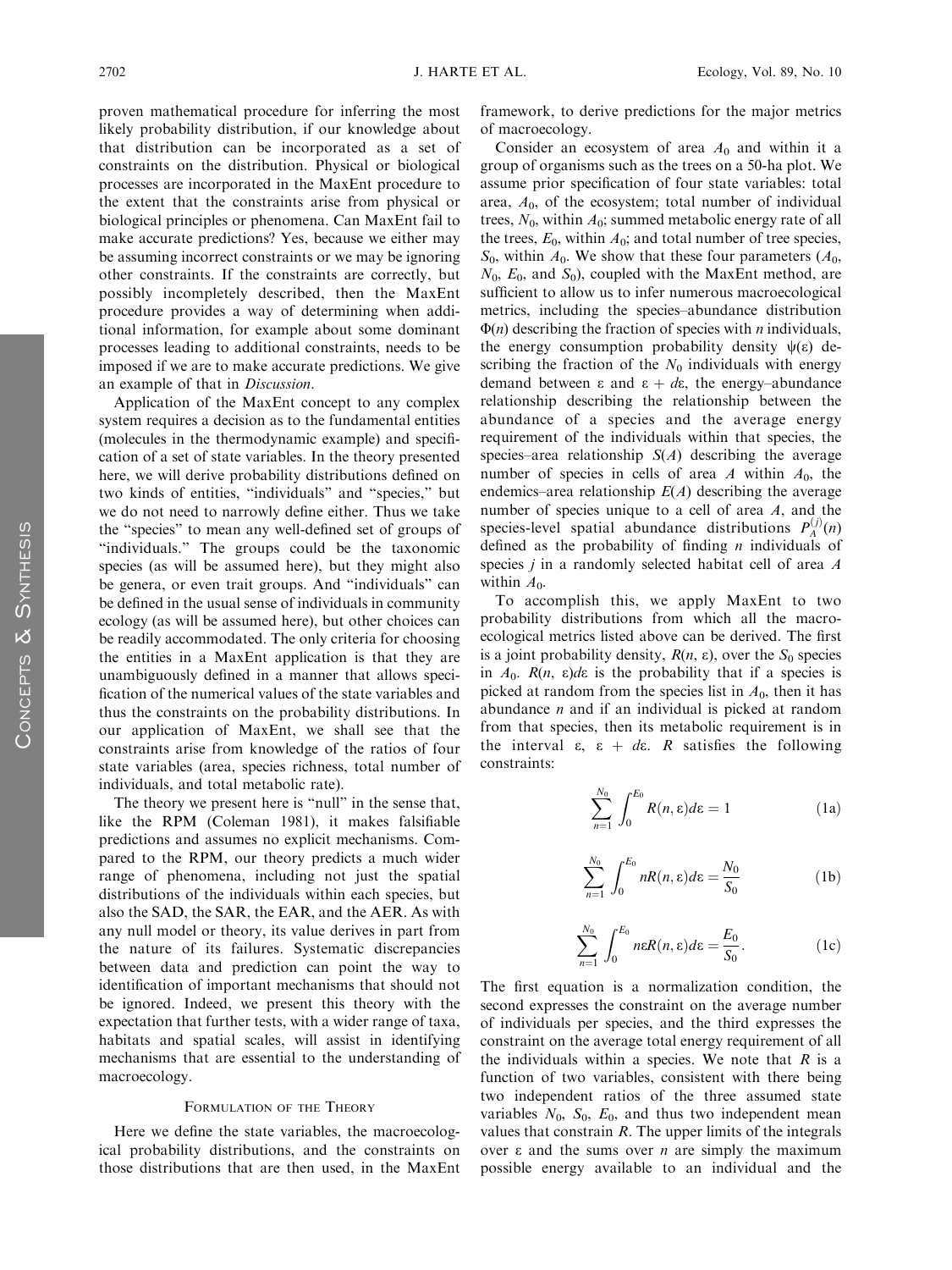maximum number of individuals available to a species. Strictly speaking, the upper limit on *n* should be  $N_0 - S_0$  $+1$  because each species that is present has to have at least one individual, but in all our applications  $N_0 \gg S_0$ so this correction is quite insignificant.

The second core probability distribution is the spatial abundance distribution  $P_A^{(j)}(n)$  defined above. As we shall see, our theory predicts that for fixed scale,  $A/A<sub>0</sub>$ , the *j* dependence of  $P_A^{(j)}(n)$  depends only on the total abundance,  $n_0$ , of species j in  $A_0$ , and so henceforth we specify the function as  $P_A^{(n_0)}(n)$ . In addition to the normalization condition,

$$
\sum_{n=0}^{n_0} P_A^{(n_0)}(n) = 1 \tag{2}
$$

a constraint on P arises because we know the total number of individuals,  $n_0$ , at the largest scale  $A_0$  and thus we have

$$
\sum_{n=0}^{n_0} n P_A^{(n_0)}(n) = n_0 \frac{A}{A_0}.
$$
 (3)

The quantity  $n_0$  in  $P_A^{(n_0)}(n)$  is a species-level state variable, such that knowledge of it for any particular species provides the constraint (Eq. 3) that determines, under MaxEnt, the shape of that species' spatial distribution. But MaxEnt predicts the explicit function (Eq. 8a) describing the SAD, based on knowledge of the state variables  $A_0$ ,  $S_0$ ,  $N_0$ ,  $E_0$ , and so we predict the distribution of  $n_0$  values, if not their actual values, based only on knowledge of those four state variables. Because the community level scaling metrics such as the SAR and the EAR can be determined from the predicted form of the SAD and the  $P_A^{(n_0)}(n)$ 's by summing appropriate expressions (Eqs. 10 and 11), we do not need to know the measured values of the  $n_0$ 's to determine these community metrics.. Thus the symbol  $n_0$  plays a dual role in our theory. On the one hand, for purposes of testing the predicted spatial abundance distributions of individual species, its value is prior knowledge. On the other hand, for purposes of predicting community-level metrics it is a summation variable and no prior knowledge of the  $S_0$ values that it takes on is needed because MaxEnt predicts the distribution of those values in the form of the SAD.

From knowledge of R, and by integrating over all possible values of the energy variable, we can derive the species–abundance distribution  $\Phi(n)$  and the energy distribution  $\Psi(\varepsilon)$ :

$$
\Phi(n) = \int_0^{E_0} R(n, \varepsilon) d\varepsilon \tag{4a}
$$

$$
\Psi(\varepsilon) = \frac{S_0}{N_0} \sum_{n=1}^{N_0} nR(n, \varepsilon)
$$
 (4b)

where  $\Phi(n)$  is the fraction of species with abundance *n*, while  $\Psi(\varepsilon)d\varepsilon$  is the probability that an individual picked from the entire individuals pool  $(N_0)$  has an energy requirement between  $\varepsilon$  and  $\varepsilon + d\varepsilon$ .

From the definition of  $R(n, \varepsilon)$ , another metric, the conditional probability,

$$
\theta(\varepsilon|n) = R(n,\varepsilon)/\Phi(n) \tag{4c}
$$

can be formed.  $\theta(\varepsilon | n) d\varepsilon$  is the probability that if an individual is selected from a species with known abundance  $n$ , then its energy requirement is in the interval  $\varepsilon$ ,  $\varepsilon + d\varepsilon$ .

Moreover, the SAR can be derived from knowledge of  $P_A^{(n_0)}(n)$  and  $\Phi(n)$ . In particular, the expected number of species on a patch of area  $A$  is the total number of species in  $A_0$  times the sum over abundances,  $n_0$ , of the product of (the probability a species, with abundance  $n_0$ in  $A_0$ , is present on the patch)  $\times$  (the fraction of species with abundance  $n_0$ ). Noting that the probability of presence is 1 minus the probability of absence, we have

$$
S(A) = S_0 \sum_{n_0=1}^{N_0} [1 - P_A^{(n_0)}(0)] \Phi(n_0).
$$
 (5)

The testable metrics predicted by the theory thus include  $\Phi(n)$ ,  $\Psi(\varepsilon)$ ,  $\theta(\varepsilon | n)$ ,  $P_A^{(n_0)}(n)$ , and  $S(A)$ . Moreover, although  $\Phi$ ,  $\Psi$ , and  $\theta$  lack an explicit spatial scale index, they are predicted at any spatial scale finer than  $A_0$ because the values of the state variables that constrain R, namely  $N_0$  and  $S_0$ , are readily computed at finer scale,  $N_A$  $=(A/A_0)N_0$ , and  $S(A)$  is obtained from Eq. 5.

#### PREDICTIONS OF THE THEORY

From the constraint equations (1a–1c), MaxEnt results in

$$
R(n,\varepsilon) = \frac{e^{-\lambda_1 n} e^{-\lambda_2 n \varepsilon}}{\sum_{n'=1}^{N_0} \int_0^{E_0} e^{-\lambda_1 n'} e^{-\lambda_2 n' \varepsilon'} d\varepsilon'}
$$
(6)

where the  $\lambda_i$  are called Lagrange multipliers and are completely specified by the values of  $N_0$ ,  $E_0$ , and  $S_0$ . The mathematical details are given in Appendices A and B.

While no approximations have to be made to obtain numerical solutions, it is straightforward to show that if terms of magnitude  $e^{-S_0}$  are dropped compared to terms of order 1, then the Lagrange multipliers are determined to a very good approximation by (see Appendix B for this and other derivations):

$$
\lambda_2 = \frac{S_0}{E_0} \tag{7a}
$$

$$
\lambda_1 \ln(\lambda_1^{-1}) = \frac{S_0}{N_0}.
$$
 (7b)

Using Eqs. 4a and 7, it follows from straightforward integration of Eq. 6 over the energy variable that the abundance distribution is given by

$$
\Phi(n) = \frac{1}{\ln(\lambda_1^{-1})} \frac{e^{-\lambda_1 n}}{n}.
$$
 (8a)

Similarly, using Eqs. 4b and 7, from summation of Eq. 6 over abundance  $n$ , it follows that: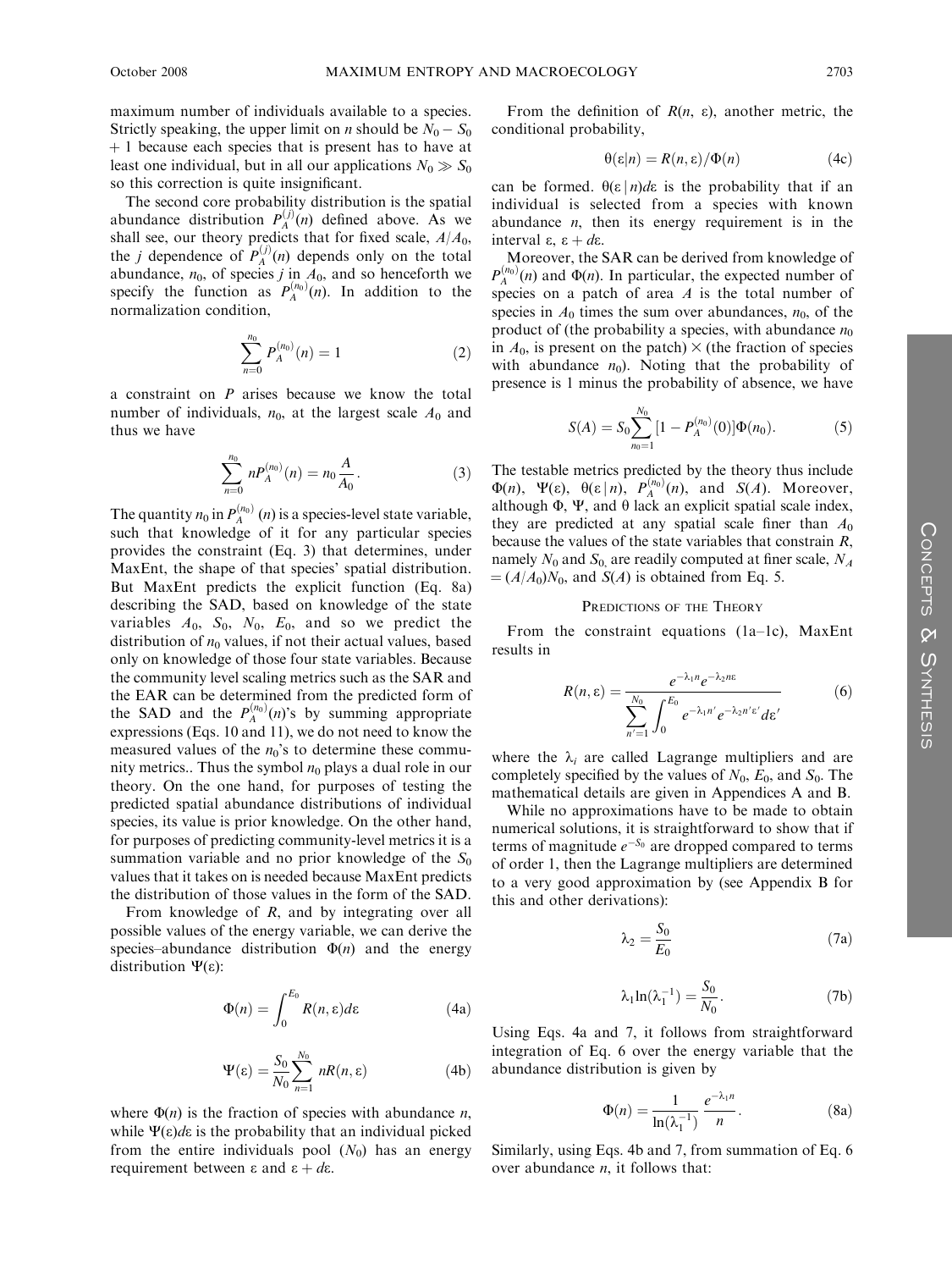TABLE 1. Properties of the six sites used to evaluate the maximum entropy method (MaxEnt) predictions.

|                                                                    | Location     |             |                  |                   |                  |                        |  |
|--------------------------------------------------------------------|--------------|-------------|------------------|-------------------|------------------|------------------------|--|
| Property                                                           | <b>BCI</b>   | Cocoli      | Sherman          | Luquillo          | San Emilio       | Serpentine             |  |
| $A_0$<br>$S_0$                                                     | 50 ha<br>302 | 2 ha<br>237 | $1.96$ ha<br>193 | $10.24$ ha<br>122 | $9.68$ ha<br>138 | $64 \text{ m}^2$<br>24 |  |
| $N_0$                                                              | 214034       | 4381        | 6822             | 46919             | 12851            | 37182                  |  |
| Variance in observed rank-log(abundance)<br>explained <sup>†</sup> | 0.98         | 0.97        | 0.99             | 0.99              | 0.99             | 0.99                   |  |
| Slope of observed vs. predicted log(abundance)                     | 0.91         | 0.97        | 0.98             | 0.99              | 0.94             | 1.02                   |  |
| Variance in observed log-log SAR explained:                        | 0.99         | n.a.        | n.a.             | n.a.              | 0.99             | 0.99                   |  |
| Slope of observed vs. predicted $log(S)$ from SAR                  | 0.99         | n.a.        | n.a.             | n.a.              | 1.00             | 1.19                   |  |

*Notes:*  $A_0$ ,  $S_0$ , and  $N_0$  are state variables. The last four rows list measures of the reasonableness of theoretical predictions for the species–area relationship (SAR) and the scale-dependent species–abundance distribution (SAD). For descriptions of the censuses, see Condit et al. (2004) on Barro Colorado Island (BCI), Cocoli, and Sherman; Zimmerman et al. (1994) and Thompson et al. (2002, 2004) on Luquillo; Enquist et al. (1999) on San Emilio; and Green et al. (2003) on Serpentine. The 782 species grids used for Fig. 3a, b are the "in-sample" grids from Conlisk et al. (2007). Only species with total abundance  $n_0 > 2$  were used here. We did not have access to the data required to do the analyses needed to fill in the six entries marked "n.a.'

- Fraction of variance in observed rank–log(abundance) distribution explained by theory.

Fraction of variance in observed log–log species–area relationship (SAR) explained by theory.

$$
\Psi(\varepsilon) = \lambda_1 \lambda_2 \frac{e^{-(\lambda_1 + \lambda_2 \varepsilon)}}{\left[1 - e^{-(\lambda_1 + \lambda_2 \varepsilon)}\right]^2}.
$$
 (8b)

This expression for  $\Phi(n)$  is the Fisher log-series distribution (Fisher 1943), which we see emerges as a direct consequence of MaxEnt and in which the value of the parameter  $\lambda_1$  in the exponent is determined by  $S_0$  and  $N_0$ . Indeed, the Lagrange multiplier  $\lambda_1$  is just Fisher's  $\alpha$ divided by  $N_0$ . For the data sets we have examined,  $\lambda_1 n$  $\ll 1$  for all but the most abundant species, and thus for most species the species–abundance distribution (Eq. 8a) is well approximated by the geometric series distribution  $\Phi(n) \propto 1/n$ .

The conditional probability distribution  $\theta(\varepsilon | n)$  is then derived from Eq. 4c:

$$
\theta(\varepsilon|n) \cong \lambda_2 n e^{-\lambda_2 n \varepsilon} \tag{8c}
$$

where the equivalence is increasingly exact as  $\exp(-S_0)$  $\rightarrow 0.$ 

The form of the species-level spatial abundance distributions,  $P_A^{(n_0)}(n)$ , derived from MaxEnt is

$$
P_A^{(n_0)}(n) = \frac{e^{-\lambda_P n}}{\sum_{k=0}^{n_0} e^{-\lambda_P k}}
$$
 (9)

where the Lagrange multiplier,  $\lambda_P$  is determined by Eq. B.5 as a function of the abundance of the species,  $n_0$ , and spatial scale,  $A/A<sub>0</sub>$ .

The species–area relationship (SAR) is uniquely specified from Eqs. 5, 8a, and 9. In particular,

$$
S(A) = S_0 \sum_{n_0=1}^{N_0} \left[1 - P_A^{(n_0)}(0)\right] \Phi(n_0)
$$
  
= 
$$
S_0 \sum_{n_0=1}^{N_0} \left[1 - \frac{1}{\sum_{n=0}^{n_0} e^{-\lambda_p n}}\right] \frac{1}{\ln(\lambda_1^{-1})} \frac{e^{-\lambda_1 n_0}}{n_0}.
$$
 (10)

The summand of this equation is the product of the probability that a species has abundance  $n_0$  times the probability that a species with abundance  $n_0$  will be present in a cell of area A. Here the area-dependence enters the right-hand side entirely via the area-dependence of  $\lambda_P$ . We emphasize that this expression for  $S(A)$ has no adjustable parameters; in our theory, the species– area relationship is completely determined by the measured values of  $S_0$  and  $N_0$ .

Finally, the endemics–area relationship (EAR) is given by

$$
E(A) = S_0 \sum_{n_0=1}^{N_0} P_A^{(n_0)}(n_0) \Phi(n_0) = S_0 \sum_{n_0=1}^{N_0} \frac{e^{-\lambda_p n_0}}{\sum_{n=1}^{n_0} e^{-\lambda_p n}} \Phi(n_0).
$$
\n(11)

Here the summand is the product of the probability that a species has abundance  $n_0$  times the probability that such a species has all of its  $n_0$  individuals in a cell of area A. We note that for the SAR and EAR predictions to be valid, both the predicted SAD and predicted values of the  $P_A^{(n_0)}(n)$  at  $n = 0$  and  $n_0$ , at all tested spatial scales, would generally have to be valid.

#### ARE THE PREDICTIONS REASONABLE?

Our main purpose here is to compare the MaxEnt predictions for the various macroecological metrics with observed data from a variety of spatially explicit vegetation data sets. Table 1 summarizes the six data sets that we examined. It is not our primary intent here to focus on comparisons of the MaxEnt predictions with the predictions from other theories and models, although we do present likelihood comparisons for the SAR predictions. One reason we do not dwell on such measures is that objective methods for comparing theories that differ in scope (number of different metrics that they predict) are not known to us. Secondly, we do not claim that there is no other theory or model that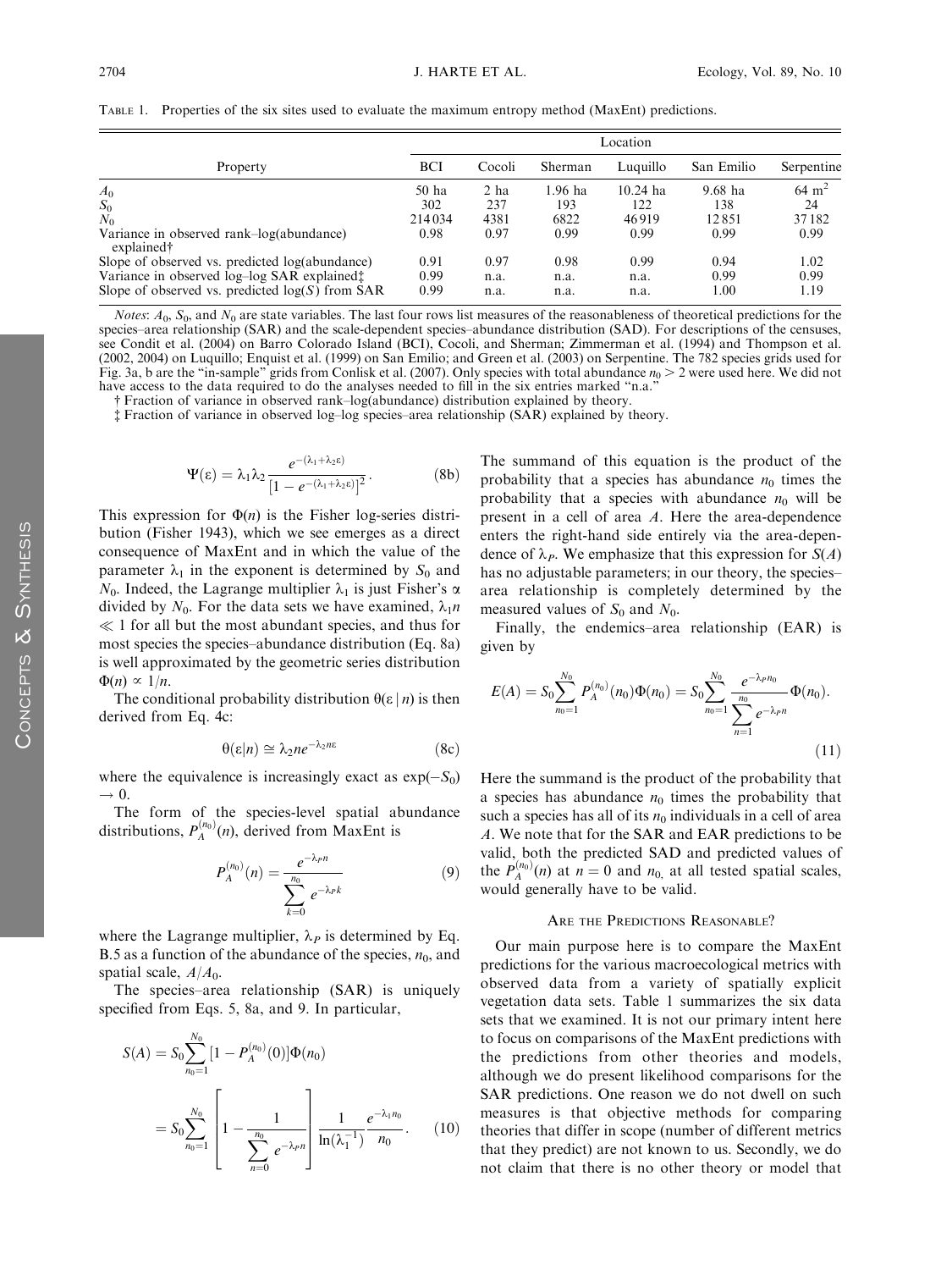makes a better fitting prediction for any particular metric than does ours.

# Species–abundance distribution

Consider, first, the predicted Fisher log series form for the SAD (Eqs. 7b and 8a). Empirical support for a Fisher log series species–abundance distribution has been demonstrated for many taxa/habitat combinations (Hubbell 2001, Pueyo 2006), and in some instances it has been shown (Green et al. 2003, Loehle 2005, Martin and Goldenfeld 2006) that the limiting case of the geometric series distribution provides an excellent fit to data. We note that this limit corresponds to the Lagrange multiplier  $\lambda_1 \rightarrow 0$ , or from decreasing  $S_0/N_0$ . A geometric distribution,  $\Phi(n) = c/n$ , results in a rankabundance graph that is a straight line when plotted as log(abundance) vs. rank, with a negative slope if low rank corresponds to high abundance; the exponential term in the log series distribution bends that straight line upward at low rank. In Fig. 1a–c we examine the SAD, expressed as a rank-abundance relationship, for three vegetation communities with very different  $S_0/N_0$  values of 0.000645 (serpentine grassland), 0.0026 (Luquillo 10.24-ha tropical forest), and 0.0541 (Cocoli 2-ha wet tropical forest). As shown in Fig. 1, the importance of the exponential term in the predicted SAD, reflected in the magnitude of the upturning deviation from a straight line, does indeed increase empirically as  $S_0/N_0$  increases. Moreover, the comparisons of observation and prediction in the figure suggest that our predicted SADs are in reasonable agreement with data. Table 1 presents the critical parameters, and the  $R^2$  values and slopes of graphs of predicted-vs.-observed abundances in the vegetation data sets that we have examined.

Some authors have argued that lognormal distributions or power-law abundance distributions with exponent different from 1 provide superior fits to some data sets, but we have not seen compelling evidence that the data are sufficient to discriminate amongst such functions given sampling uncertainties. This point has been made convincingly by Loehle (2006), who demonstrated that repeated sampling, with random error, from a log series or a geometric distribution can generate rank-abundance curves that resemble the lognormal as the noise term increases, strengthening the conclusion that distinguishing these distributions is difficult. Others have argued that data comparisons using rank-abundance distributions are not as reliable as is the use of binning procedures to directly test probability distributions. However, a substantial literature (Preston 1948, Bulmer 1974, Williamson and Gaston 2005, Gray et al. 2006, Loehle 2006) has shown that binning procedures introduce arbitrariness and that if data are generated from a Fisher log-series distribution and then the binned pdf is plotted, the result can appear either peaked or monotonic decreasing, thereby causing a ''true'' log series to be confused with a lognormal.



FIG. 1. Observed species–abundance distributions and maximum entropy method (MaxEnt) predictions (Eqs. 7b and 8a), plotted as rank vs. ln(abundance) distributions, for vegetation data at three census sites: (a) Serpentine, (b) Luquillo, and (c) Cocoli. See Table 1 for data sources and relevant state-variable values.

We also note that the Fisher log series is considered appropriate for the SAD of many communities (May 1975, Magurran 2005 and references therein), and is also the curve obtained from neutral dynamics (Hubbell 2001, Volkov et al. 2003), which is a robust result even in the presence of small contribution from non-neutral dynamic (Zillio and Condit 2007). Obviously, other curves have been proposed for the species abundance of communities, including the lognormal, the zero-sum multinomial (Hubbell 2001) and many others. We conclude that the SAD predicted by MaxEnt is a reasonable candidate for a null distribution.

# Species-level spatial abundance distribution

The species-level spatial abundance distributions,  $P_A^{(n_0)}(n)$ , as determined by Eqs. 9 and B.5 are predicted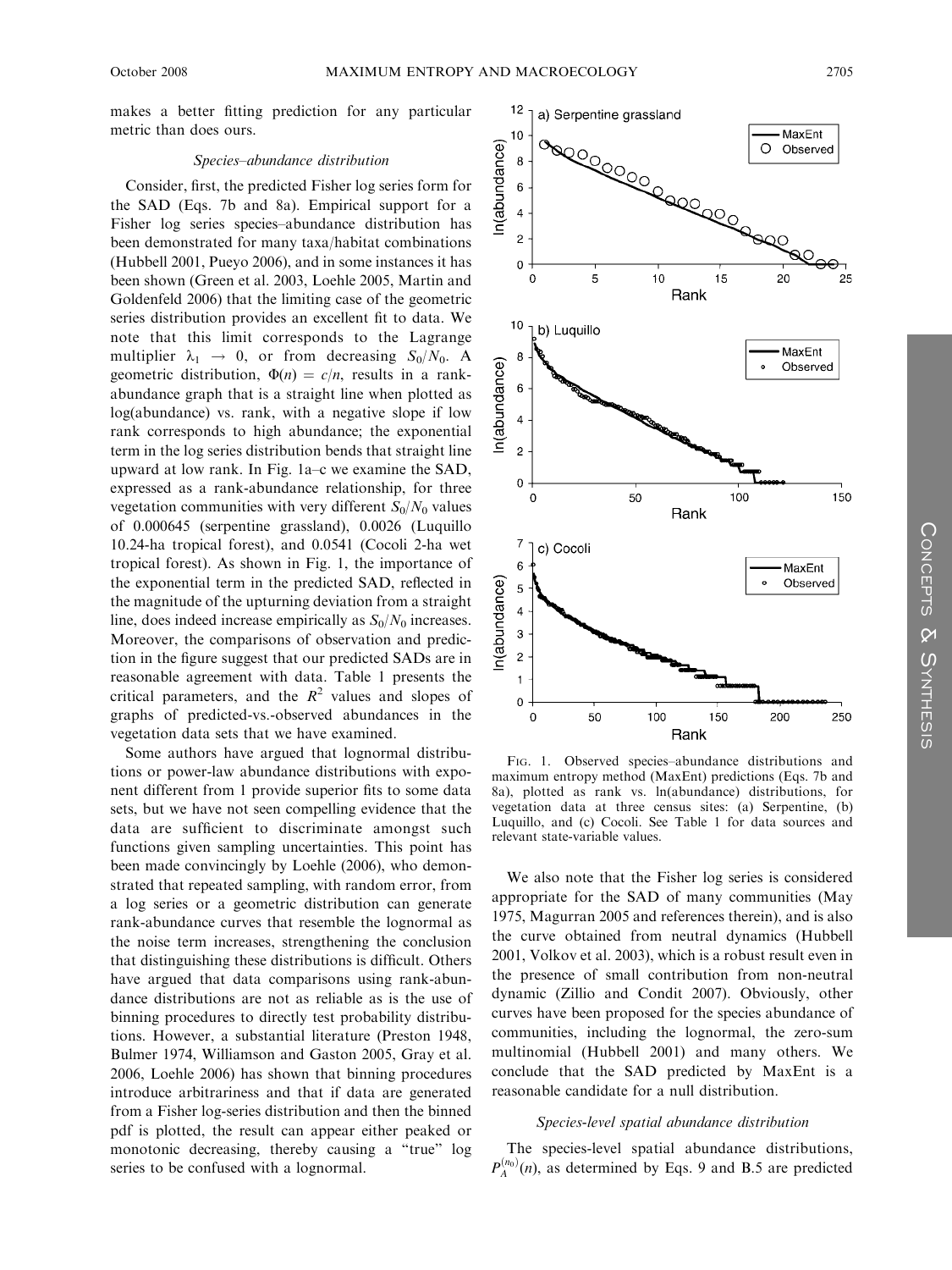

FIG. 2. Observed species-level spatial abundance distributions and predictions from MaxEnt (Eq. 9, Appendix B: Eq. B.5), HEAP (Harte et al. 2005), and the random placement model (Coleman 1981). Representative distributions are shown for two species in the Barro Colorado Island, Panama (BCI) plot at a spatial scale  $A = A_0/256$  (where  $A_0$  is a state variable [ecosystem area] and total abundance  $n_0$  varies): (a)  $n_0 = 638$ , (b)  $n_0 = 3144$ . The x-axis is the number of individuals in a cell, and the y-axis is the fraction of cells with that abundance.

by our theory to be monotonically, and in particular exponentially, decreasing functions of  $n$  for all scales  $A$  $\langle A_0/2,$  exponentially increasing functions of n for all scales  $A > A_0/2$ , and constant (independent of *n*) at scale  $A = A_0/2$ . The prediction of a uniform distribution at A  $= A_0/2$  is identical to the hypothesis of equal allocation probabilities (HEAP) model prediction at that scale (Harte et al. 2005). At finer scales, and particularly for the higher abundance species, our MaxEnt prediction for  $P_A^{(n_0)}(n)$  deviates from the HEAP prediction and from the random placement model prediction (RPM), with MaxEnt predicting fewer cells with ''absences,'' or in other words a smaller value of  $P_A^{(n_0)}(0)$ , than in the HEAP model (Harte et al. 2005) and a larger value than in the RPM. We note that both HEAP and MaxEnt predict that  $P_A^{(n_0)}(n)$  is a monotonically decreasing function of *n* for  $A < A_0/2$ , whereas the RPM predicts monotonicity only if  $n_0 < A_0/A$ .

Previously, we showed (Harte et al. 2005) that the HEAP model systematically over-estimated aggregation at smaller scales for nearly all the more-abundant plant species (typically those ranked in the top abundance quartile) in both tropical forest and temperate grassland plots. Related to this, for these same species it overpredicted the number of cells in which the species is absent. The MaxEnt prediction for  $P_A^{(n_0)}(n)$ , which is intermediate in its predicted aggregation between HEAP and the RPM, estimates aggregation reasonably well. To illustrate these trends, two representative examples are shown in Fig. 2, but to more systematically evaluate the theory, we note that as the scale ratio  $A_0/A$  increases, the MaxEnt prediction for  $P_A^{(n_0)}(n)$  approaches the negative binomial distribution (NBD) model distribution with NBD parameter  $k = 1$ , where  $k = \langle n \rangle^2 / (\sigma^2 - \langle n \rangle)$  and  $\langle n \rangle$ is the mean number of individuals per cell and  $\sigma^2$  is the variance in the number of individuals per cell. Whereas our distribution is conditional on  $n_0$ , the total abundance in  $A_0$ , the NBD distribution that it approaches is unconditional on total abundance, and thus these two distributions have a different interpretation.

Consider a census area  $A_0$  on which a uniform grid has been imposed, with  $M = A_0/A$  cells of size A. For a single species with  $n_0$  individuals in  $A_0$ , let m denote the fraction of the M cells that are occupied by the species. The expected value  $\langle m \rangle$  of m is  $1 - P_A^{(n_0)}(0)$ . For  $M > 3$ and  $n_0 > 2$ , it follows from Eqs. 9 and B.4 that this expected value is very accurately approximated by  $n_0/(M)$  $(n_0)$ :

$$
\langle m \rangle = n_0 / (M + n_0). \tag{12}
$$

The model predicts that occupancy values will cluster about this expected value. To test the prediction, data points  $(m, n_0)$  were gathered for 782 species with  $n_0 > 2$ from six plant censuses (see Table 1). Grids were  $16 \times 16$  $(M = 256)$ . Fig. 3a plots m against  $n_0/(M + n_0)$ . The points do cluster along the 1:1 line.

To further test the merits of Eq. 12 against alternative predictions, we can embed the MaxEnt prediction (Eq. 12) within an infinite family of functions, characterized by one adjustable clustering parameter  $k$ :

$$
\langle m \rangle = 1 - \left[ kM / (kM + n_0) \right]^k. \tag{13}
$$

This equation has a negative binomial interpretation (but see two paragraphs above) with  $k$  the clustering parameter. Eq. 12 is a special case of Eq. 13 with  $k = 1$ and for  $M > 3$  and  $n_0 > 2$ . MaxEnt predicts  $k = 1$ . Using the same data for 782 species, the parameter  $k$  in Eq. 13 was estimated as the value of  $k$  which minimizes the sum of squared differences between m and  $1 - [kM/(kM +$  $(n_0)$ <sup>k</sup>, thus providing a best fit estimate of k. To two decimal places, the estimate was  $k=0.91$ , indeed close to  $k = 1$ , with little difference in mean square error between  $k=0.91$  and  $k=1$ . See Fig. 3b. For  $8 \times 8$  grids instead of  $16 \times 16$  grids, the estimate of k to two decimal places was  $k = 1.01$ , almost  $k = 1$  exactly.

#### Species–area relationship

Comparisons of predicted (from Eq. 10) and observed SARs are shown in Fig. 4. The three data sets we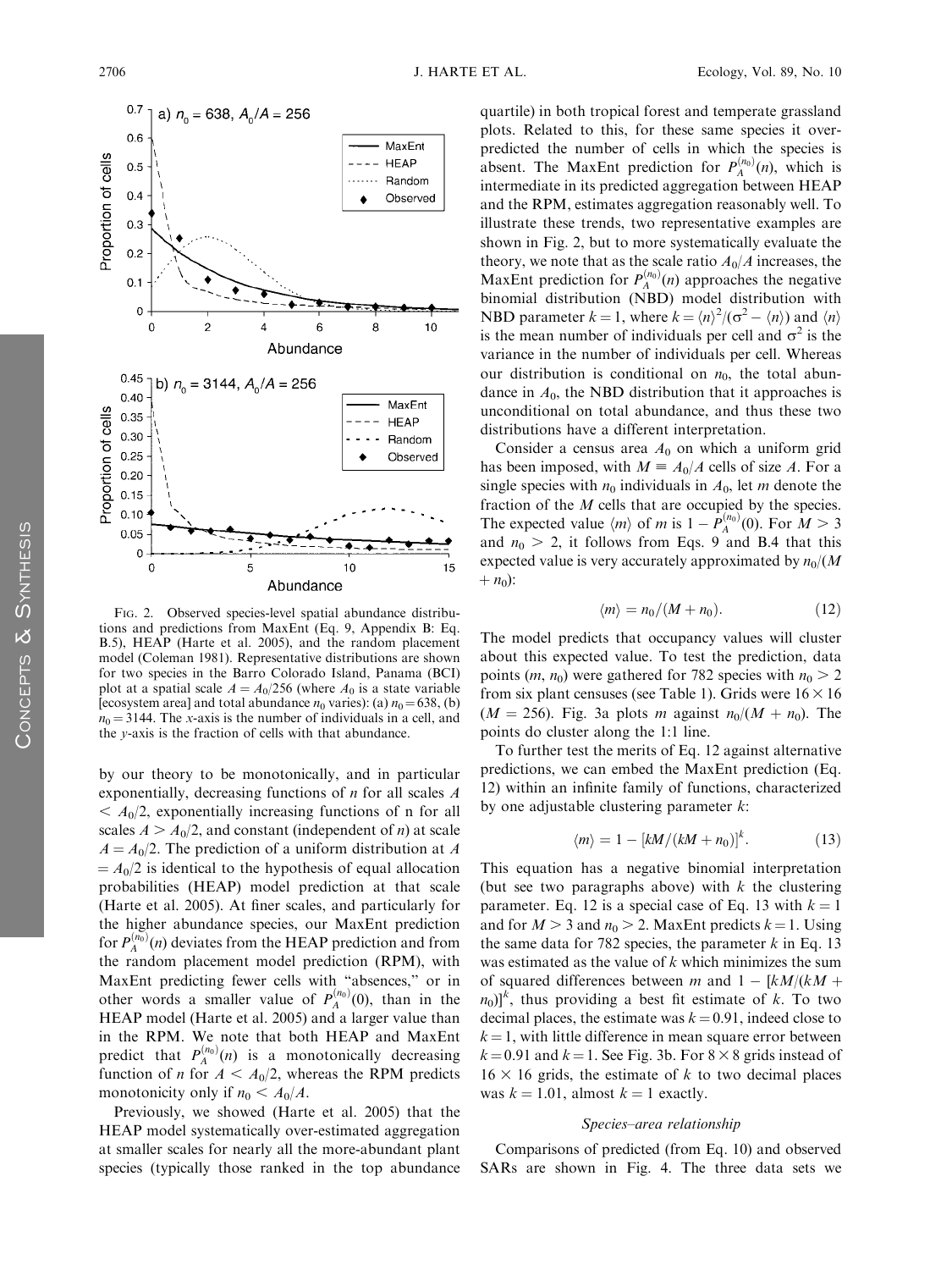



FIG. 3. Cell occupancies. (a) Observed cell occupancy fractions are plotted against MaxEnt predictions (Eq. 12) for 782 plant species (see Table 1); where  $m$  is the fraction of cells occupied by each species. The one-to-one line of perfect agreement is also shown. (b) Goodness of fit of the more flexible predictor of Eq. 13, which involves an adjustable parameter,  $k$ , with  $k = 1$  corresponding to MaxEnt. The vertical axis variable "mean square error" is the sum of squared errors from Eq. 13, divided by 782, as a function of  $k$ . Panel (a) shows data only for 16  $\times$  16 grids ( $M = 256$  cells), whereas Panel (b) shows results for both 8  $\times$  8 grids (*M* = 64) and 16  $\times$  16 grids (*M* = 256).

examined include one (serpentine grassland) which is well described by a power-law function and two forest plots that show distinct curvature on a log-log plot at all scales. Based just on the  $S_0$  and  $N_0$  values at each of the sites, MaxEnt predicts nearly exact power-law behavior for the serpentine site (with slightly lower slope than is observed) and well-matching curvature for the other two sites. Considering that no parameters are available to adjust in the predicted SARs, which derive solely from knowledge of  $S_0$  and  $N_0$ , we suggest that the predictions our theory makes for the SARs in Fig. 4 are quite reasonable.

We note that the serpentine site, with the smallest value of  $S_0/N_0$  of our data sets, and thus with the SAD closest to a pure geometric distribution, is also the site with an SAR closest to a power law. In our MaxEnt theory, this is not a coincidence; we find, numerically, that as  $S_0/N_0$  decreases, and the geometric series SAD becomes a better approximation, the predicted SAR becomes better and better approximated by a powerlaw. The predicted slope, z, lies in the range of 0.15–0.20, decreasing as  $S_0/N_0$  decreases. To our knowledge, this connection has not been previously established.

We compared the accuracy of the MaxEnt prediction for the SAR with that of several other fitted functional forms that are sometimes advocated: a power law  $(S =$  $cA^{z}$ ), a Monod function of a power law  $(S = cA^{z}/(1 +$  $bA^z$ ) [Lomolino 2001]), and the logarithmic function (S



FIG. 4. Observed species–area relationship (SAR) and MaxEnt prediction (Eq. 10) for three vegetation data sets: (a) BCI, (b) San Emilio, and (c) Serpentine. See Table 1 for data sources.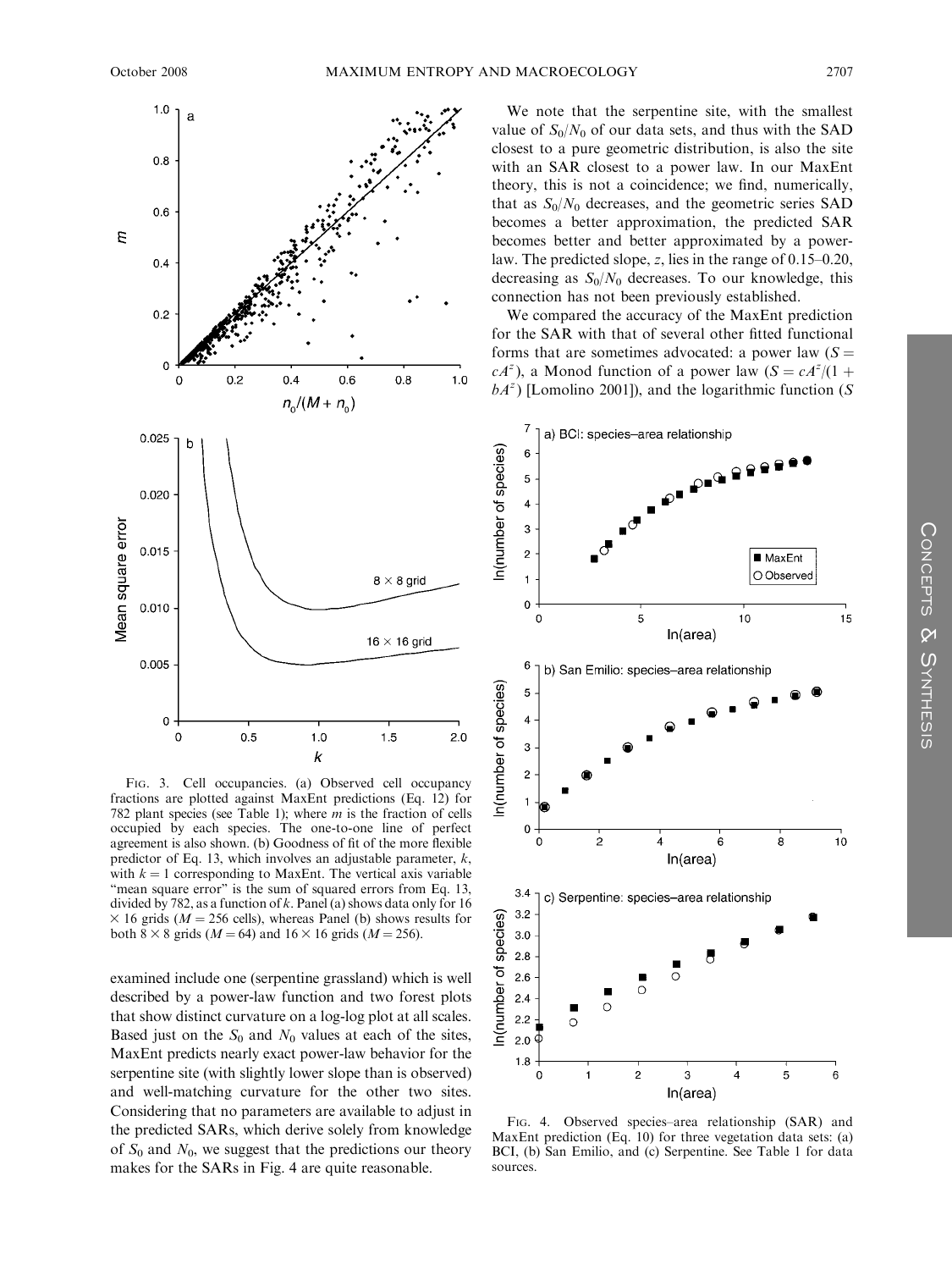

FIG. 5. Observed endemics–area relationship and MaxEnt prediction (Eq. 11) for two vegetation data sets: (a) BCI and (b) Serpentine. See Table 1 for data sources. Negative logarithms arise because the averages over cells of the number of endemic species per cell at the smaller spatial scales are less than 1.

 $= c \log(A)$  [Gleason 1922]). To account for different numbers of fitting parameters, we carried out likelihood tests using the Akaike information criterion (AIC) and expressed results as AIC relative weights (Anderson et al. 2000). To make fair comparisons with MaxEnt, for which the state variable  $S_0$  is pre-specified, we evaluated the fractional rather than absolute residual sums of squares, thus giving relatively more weight to the smallscale data. For the San Emilio and BCI data, the MaxEnt relative AIC weights are  $>0.99$ , meaning that the MaxEnt model is overwhelmingly preferred by the AIC criterion, but for the serpentine plot the best-fitted power law and Lomolino functions outperform MaxEnt because of the slope discrepancy noted above.

#### Endemics–area relationship

Comparisons of predicted (from Eq. 11) and observed EARs are shown in Fig. 5. The two data sets we examined are the BCI forest and the serpentine grassland. Based only on the two state variables,  $S_0$  and  $N_0$  as input, the predictions are reasonable at both sites. Considering that no parameters are available to adjust in the predicted SARs, which derive solely from knowledge of  $S_0$  and  $N_0$ , we suggest that the predictions our theory makes for the EARs in Fig. 5 are quite reasonable. Interestingly, where as MaxEnt predicted nearly exact power-law behavior for the serpentine site SAR and distinct curvature on a log-log plot for the BCI SAR, if we ignore the data point at area $=$  $A_0$ , MaxEnt correctly predicts a more nearly power-law behavior for the BCI EAR and greater curvature for the serpentine site EAR.

#### Energy and energy–abundance distributions

For reasons explained in the following section, our theory is formulated with total metabolic energy requirement, rather than total biomass, as a state variable, leading to predictions for the distribution of energy requirements across all the individuals,  $\Psi(\varepsilon)$ , or across individuals within a species with known abundance,  $\theta(\varepsilon | n)$ . To evaluate these predictions in more detail, we need information about metabolic energies of individuals.

Typically forest data sets contain information about the diameters at breast height (dbh's) of individuals, which is two steps removed from actual metabolic energy data. First, we would need to convert available dbh values to individual masses using allometric relationships, and then we would need to convert mass to metabolism using a metabolic scaling rule. The central tendency of the mass– metabolism relationship is well described by the 3/4-power scaling rule of metabolic theory (West et al. 1997, Brown et al. 2004) for most taxa that have been examined, although there is ample scatter in vegetation data around that prediction (Enquist et al. 1999). Different allometric scaling rules have been proposed to relate tree mass to dbh. An 8/3 power scaling rule is often assumed in tests of metabolic theory (Enquist et al. 1999), so that metabolic rate ~ mass<sup>3/4</sup> ~ (dbh)<sup>(8/3)(3/4)</sup> ~ basal area. On the other hand, in a critical review of allometric scaling for trees, Muller-Landau et al. (2006) found that the scaling exponents for smaller trees were somewhat smaller than 8/3. Thus direct testing of the energy distribution predictions (Eqs. 8b and 8c) is not possible starting with just data on dbh values.

Nevertheless, we can examine the plausibility of the predicted distribution,  $\theta(\varepsilon | n)$ , of the energy requirements of individuals within species by noting that from Eq. 8c it follows that the total energy requirement of a species with abundance *n*, which is given by  $\int n \epsilon \theta(\epsilon | n) d\epsilon$ , is approximately independent of  $n$ . This is the "energyequivalence'' rule that has been tested previously and is claimed to capture central tendencies of data (Enquist et al. 1999), although considerable scatter around the central tendency does exist. Moreover, the energy requirement of an average individual in a species varies as the inverse of its abundance. Thus if the metabolic energy requirement scales as  $m^{3/4}$  (West et al. 1997, Banavar et al. 2002, Brown et al. 2004) we obtain the Damuth rule (Damuth 1981) relating average mass and abundance across species:  $n \sim m^{-3/4}$ . Again, there is considerable scatter, but the general trend of mass–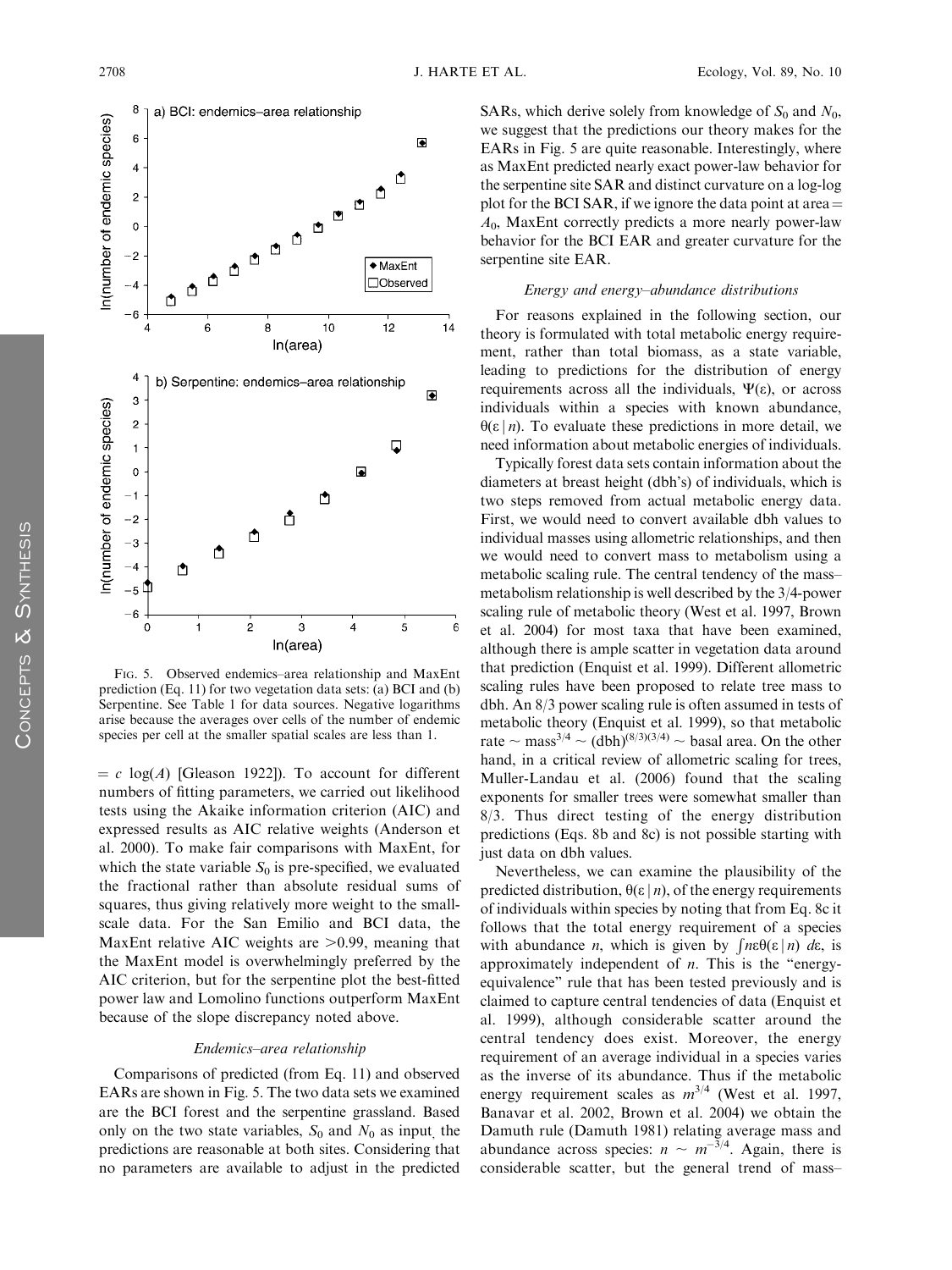abundance data is consistent with this rule. Our results are best interpreted as suggesting that more sophisticated testing of the energy predictions, probably with animal data to avoid the uncertainties of allometry, is needed.

#### DISCUSSION AND CONCLUSION

One could consider either additional or different state variables, and as a consequence derive different probability distributions. We have chosen area  $A_0$  as the first state variable because it is the obvious measure of the physical scale of the system, in analogy with the state variable, volume, in thermodynamics. We have chosen the state variable  $S_0$  because of the central role that species richness plays in ecology and in macroecological metrics, although we could apply the same theoretical methods to the total number of genera,  $G_0$ , and then derive abundance distributions over the genera as well as genera–area relationships. We have chosen total abundance and metabolic energy rate as the remaining two state variables because they scale additively, increasing linearly with area in complete nested designs (that is, when the data from all nonoverlapping cells of a specified area are averaged). Moreover, the individual organism and its energy requirements are of fundamental importance in biology and so those two state variables are intuitively reasonable ones to base theory upon. They also share a close analogy with the number of molecules and the total internal energy in thermodynamic systems.

In thermodynamics, temperature and pressure are termed ''intensive'' variables in the sense that their values in a combined system are each the weighted averages of their values in the component systems. In contrast, volume and energy are termed ''extensive'' variables because their values are additive when systems are combined. In our theory,  $A_0$ ,  $N_0$ , and  $E_0$  are extensive variables, but  $S_0$  is intermediate between an intensive and an extensive variable; it neither adds linearly nor is it averaged when systems are adjoined and thus has no analogy in thermodynamics. Pursuing this further, in thermodynamics the intensive variable temperature emerges as the inverse of the Lagrange multiplier in the MaxEnt derivation of the Boltzmann energy distribution; in our theory, the inverses of the Lagrange multipliers are neither intensive nor extensive, and we do not know if they can be associated with a generalized ecological ''temperature.''

If an additional extensive state variable that was allometrically independent of  $N_0$  and  $E_0$  were used to provide further constraints, then that would alter the form of the predicted species abundance distribution. In particular, if an additional state variable,  $Q_0$ , is introduced, and  $q$  labels the value for an individual in a species with abundance  $n$ , leading to the constraint equation  $\langle nq \rangle = Q_0/S_0$ , then we would define a new joint distribution  $R(n, \varepsilon, q)$  and the species abundance distribution would be given by an integral of  $R$  over  $\varepsilon$ and q. It is readily shown that this would yield  $\Phi(n)$  ~  $e^{-\lambda n}/n^2$ . More generally, with K additive quantities (total



FIG. 6. Observed and predicted species–area relationships for a "miniplot" within the serpentine  $64\text{-m}^2$  plot and located deliberately to avoid the relatively barren quadrant. The functional form for the Gleason function is given in Are the predictions reasonable? Species–area relationship.

 $E_0$ ,  $N_0$ , plus  $K - 2$  others), we would get  $\Phi(n) \sim$  $e^{-\lambda n}/n^{K-1}$ . A plot of ln(abundance) vs. log(rank) would then exhibit a straight-line portion at large rank (small abundance), with slope  $-(K-1)$  if  $K > 2$ . The power of  $n$  in the denominator of the SAD, and thus the slope of its small-*n* behavior, is unaffected by the magnitude of the Lagrange multipliers; the slope only depends on the number of multipliers associated with additive quantities. Hence, if additional additively conserved quantities exist, they can be identified by such a test; we see no evidence for them in the SAD's for the six vegetation data sets we have examined. We note that if the energy constraint is ignored, then the resulting SAD is a Boltzmann (exponential) distribution, which is readily falsified because it hugely underpredicts the frequency of species with small abundances.

We re-emphasize that MaxEnt is a mathematically proven method for inferring the most likely probability distribution if our knowledge about that distribution can be described as a set of constraints on the distribution. If it should turn out that the distribution obtained from maximizing  $-\sum_n p(n) \log(p(n))$  subject to the available constraints fails to adequately predict the data, then that indicates that some of the assumed constraints did not really hold and/or that additional constraints do hold but were not included in the constraint equations. The MaxEnt procedure is thus a framework for determining when additional assumptions, for example about dominant mechanisms or environmental heterogeneities leading to additional constraints, need to be imposed. In our application, knowledge of these mechanisms would supplement our knowledge of the constraints that follow by definition from the ratios of the values of the macrovariables,  $S_0$ ,  $N_0$ , and  $E_0$ .

To pursue this possibility, we noted that one quadrant of the serpentine plot was largely rocky outcrop, with proportionally few individuals and species. The question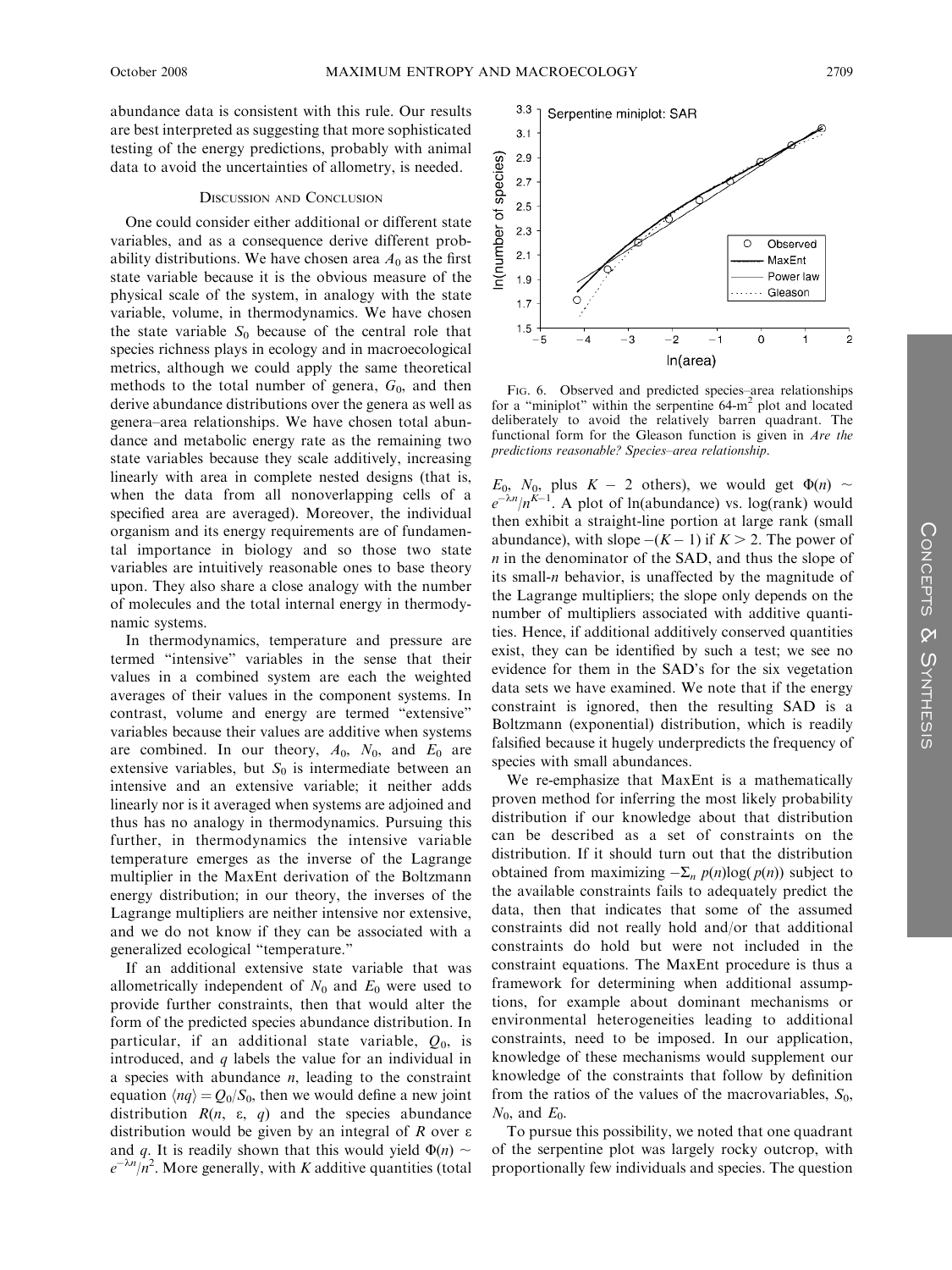then arises: if one examines more homogeneous subplots within  $A_0$ , will the SAR slope discrepancy disappear? In fact it does, as shown in Fig. 6. The MaxEnt prediction for the SAR on a ''miniplot'' located within the larger serpentine plot but not including the barren quadrant matches the data quite well, performing better than the fitted power-law, the Lomolino function (not shown in figure), or the Gleason function. The relative likelihood weights, AIC corrected, are: MaxEnt (0.94), power law (0.02), Lomolino (0.005), and Gleason (0.035). Alternatively, and more in the spirit of constrained entropy maximization, one can constrain the geometry of  $A_0$  to be the L-shaped plot that excludes the nearly bare quadrant, and again MaxEnt predicts the SAR accurately. We suggest, then, that large-scale heterogeneity can provide an additional constraint in MaxEnt applications in macroecology.

An analogy is found in the thermodynamics of ideal gases, where MaxEnt results in the equation of state for the most probable configuration compatible with the state variables  $P$ ,  $V$ , and  $T$ . There, too, when a deviation is observed it means that explicit mechanisms need to be considered (e.g., van der Waals forces).

It is possible to imagine other ways of applying MaxEnt in ecology, for example starting with alternatives to our Eqs. 1–5. In fact during the review process, we became aware of two other manuscripts (Banavar and Maritan 2007, Dewar and Porte 2007). Dewar and Porte, in particular, use a constraint on resource consumption that is analogous to the one on energy that we use here, but their approach requires input knowledge of the full distribution of resource consumption rates of the species, while in our approach we predict the distribution. In both of those papers, and in another MaxEnt application, (Pueyo et al. 2007) the log series SAD is found. Pueyo et al. use prior probabilities to derive that result, whereas the other two papers make use of a ''maximum relative entropy'' framework. To our knowledge our theory, alone, links together energetics, diversity, abundance, and spatial scaling to predict relatively accurately and without adjustable parameters the SAD (Eq. 8a), the SAR (Eq. 10), the EAR (Eq. 11), and the spatial distributions of individuals within each of the species (Eq. 9). Moreover, our theory predicts the new, relatively unexplored energy distribution metrics given by Eqs. 8b and 8c.

Our state-variable approach to macroecology, combined with MaxEnt, provides a useful null theory of macroecology in that it yields reasonable parameter-free predictions for the central tendencies in empirical patterns in the distribution and abundance of species and individuals for the data sets that we have examined. The theory predicts an SAR that approaches power-law behavior, with slope  $z \approx 0.15$  as the ratio of the total number of individuals to the total number of species in the ecosystem increases. The theory also provides a unified theoretical justification for the energy-equivalence rule, the Damuth rule, and the Fisher log-series species–abundance distribution.

Future studies of the applicability of the ideas presented here to animal, microbial, and additional vegetation data sets will illuminate the degree to which the maximum entropy principle provides a useful framework for a general unified description of the diverse metrics and observed patterns in macroecology. Its failures will spotlight the situations in which consideration of additional constraints, perhaps arising from explicit mechanisms ignored here, will be required to understand the central tendencies in macroecological patterns.

# **ACKNOWLEDGMENTS**

We thank the U.S. National Science Foundation and the Miller Foundation at UC–Berkeley for support. We are grateful to Richard Condit, Brian Enquist, Jill Thompson, Jessica Green, and Danielle Svelha for their willingness to share data; to Michael Bloxham and Fred Cummings for useful conversations; and to Susan Carey for assistance in data analysis. Two anonymous reviewers provided helpful suggestions for improving the manuscript. For access to data, we also thank the Luquillo Long Term Ecological Research Program; the Institute for Tropical Ecosystem Studies, University of Puerto Rico; the International Institute for Tropical Forestry (U.S. Department of Agriculture); the University of California McLaughlin Natural Reserve; the National Science Foundation; and the Andrew W. Mellon Foundation. This work benefited from participation in the workshop ''Towards a Unified Theory of Biodiversity'' conducted at the National Center for Ecological Analysis and Synthesis, a Center funded by NSF (Grant #DEB-0553768), the University of California, Santa Barbara, and the State of California.

#### LITERATURE CITED

- Anderson, D. R., K. P. Burnham, and W. L. Thompson. 2000. Null hypothesis testing: problems, prevalence, and an alternative. Journal of Wildlife Management 64:912–923.
- Banavar, J. R., J. Damuth, A. Maritan, and A. Rinaldo. 2002. Supply-demand balance and metabolic scaling. Proceedings of the National Academy of Sciences (USA) 99:10506–10509.
- Banavar, J., and A. Maritan. 2007. The maximum relative entropy principle.  $\langle$ http://arxiv.org/abs/cond-mat/0703622 $\rangle$
- Brown, J. H. 1995. Macroecology. University of Chicago Press, Chicago, Illinois, USA.
- Brown, J. H., J. F. Gillooly, A. P. Allen, V. M. Savage, and G. B. West. 2004. Toward a metabolic theory of ecology. Ecology 85:1771–1789.
- Bulmer, M. 1974. On fitting the Poisson lognormal distribution to species–abundance data. Biometrics 30:101–110.
- Chave, J. 2004. Neutral theory and community ecology. Ecology Letters 7:241–253.
- Coleman, B. 1981. On random placement and species–area relations. Journal of Mathematical Biosciences 54:191–215.
- Condit, R., S. Aguilar, A. Hernandez, R. Perez, S. Lao, G. Angehr, S. P. Hubbell, and R. B. Foster. 2004. Tropical forest dynamics across a rainfall gradient and the impact of an El Niño dry season. Journal of Tropical Ecology 20:51–72.
- Damuth, J. 1981. Population density and body size in mammals. Nature 290:699–700.
- Dewar, R. 2005. Information theory explanation of the fluctuation theorem, maximum entropy production and self-organized criticality in non-equilibrium stationary states. Journal of Physics A: Mathematical and General 38:L371–L381.
- Dewar, R., and A. Porte. 2007. Statistical mechanics explains macroecological patterns.  $\frac{\hbar t}{\hbar t}$  / http://arxiv.org/abs/q-bio/  $0703061$
- Elith, J., et al. 2006. Novel methods improve prediction of species' distributions from occurrence data. Ecography 29: 129–151.